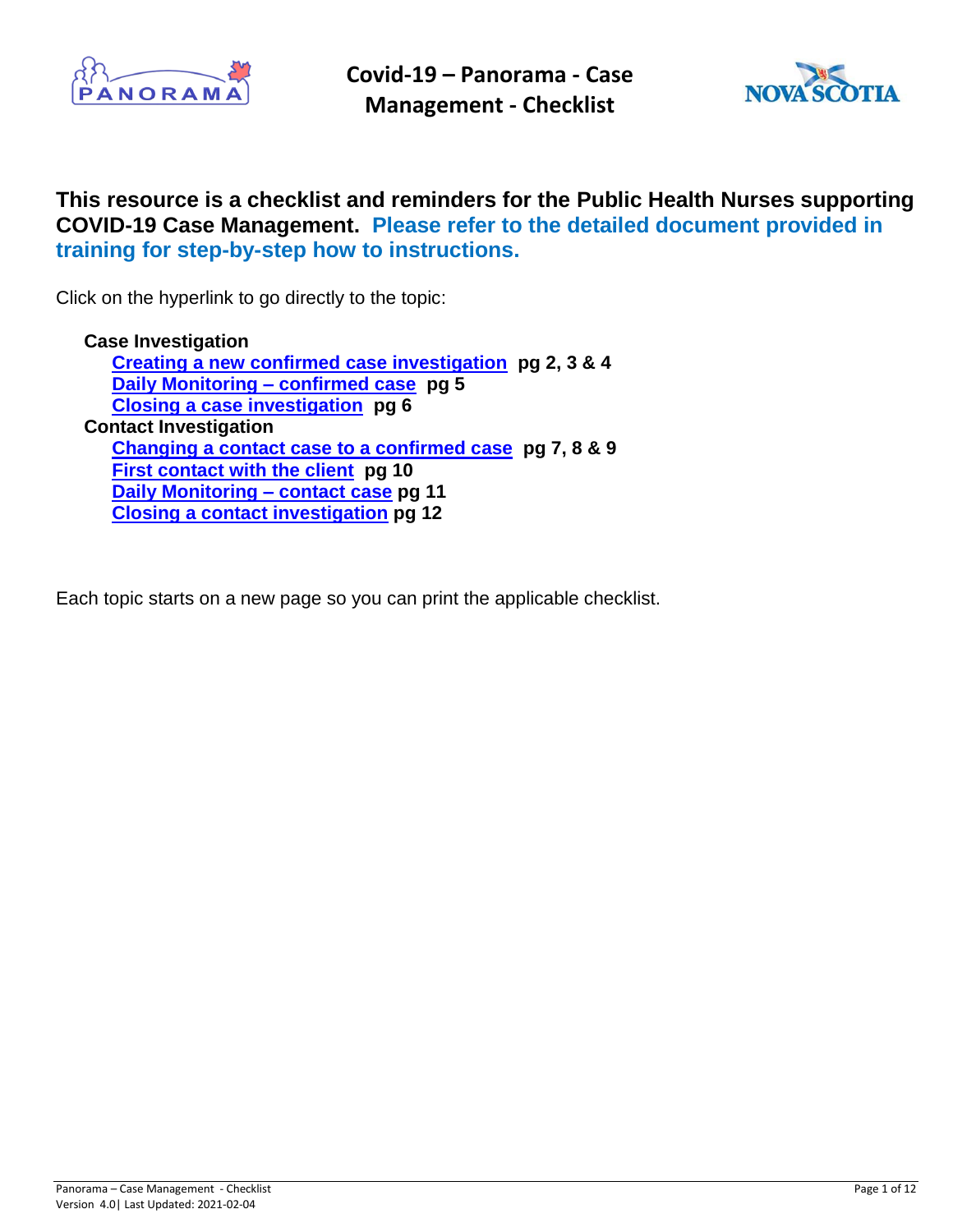



**Management - Checklist**

# **Creating a New Case Investigation**

## <span id="page-1-0"></span>**Address**

- Verify the client's address
- If the address provided by the client is different than the address in Panorama, add a temporary address to the client.

Reminders:

- $\rightarrow$  Do not update the existing address unless it is the temporary address
- → Set the temporary address you added to "Preferred" so that it will show in the client context header

## **Telephone Number**

- Verify the client's phone number
- If the phone number provided by the client is different than the phone number in Panorama, add a Mobile telephone number to the client.

Reminders:

- $\rightarrow$  Do not update the Primary Home or Workplace phone number
- $\rightarrow$  You can update the Mobile phone number if one already exists
- → Set the Mobile phone number to "Preferred" so that it will show in the client context header

## **Ethnicity**

Reminders:

 $\rightarrow$  If the client does not provide an answer to the question related to their ethnicity, this still needs to be documented in Panorama.

## **Immigration information**

 $\rightarrow$ 

#### **Indigenous information**  $\Box$

## **Create Investigation**

Reminders:

- → Set responsible organization to Halifax PHO
- → Set responsible organization workgroup to IOM-Halifax PHO-Unmonitored
- → Set investigation organization to Central Zone
- → Set investigator workgroup to COVID-19 Unmonitored
- → Set reporting source location to Victoria General-General

## **Investigation Information**

- Verify the Address at Time of Investigation selection matches address provided by client. Address must also include postal code.
- If a different address was provided or no postal code recorded, select the appropriate and/or complete address from the drop down menu.

Reminders:

- If the drop down options do not include the correct address with postal code, you will need to update the address in client demographics first.
- Sensitive Environment/occupation section should be updated with the most appropriate option that matches the response on the PHAC from.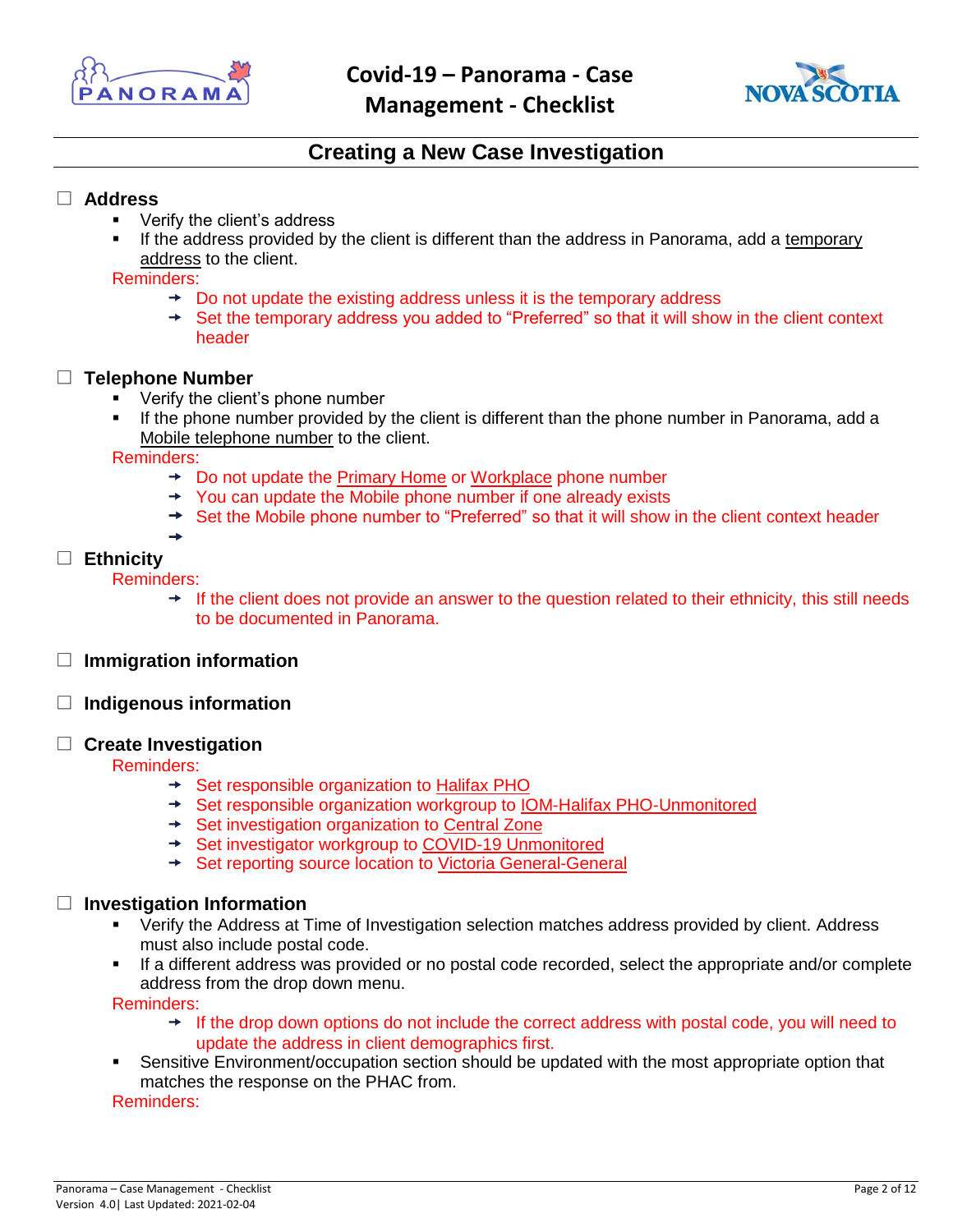



- $\rightarrow$  There will be investigations that do not have sensitive environment/occupation. Exampleretired individuals.
- **Link the lab to the investigation**

## **Add the Signs and Symptoms (S&S)**

- Client reports no S&S
	- $\rightarrow$  Select Asymptomatic set Present to Yes and onset date
	- Select Fever set Present to No
	- $\rightarrow$  Add the temperature observation to Fever No (details)
- Client reports S&S that are in the S&S table **→ Select the S&S and set Present to Yes and onset date**
- Client reports S&S that is not in the S&S table Use the "Add" functionality

## **Symptom Onset**

Reminders:

If a symptom is the first indication of disease (ie, is prior to specimen collection date), you need to set the symptom as the onset. This will update the PHAC date.

#### **Isolation Intervention**

Reminders:

- $\rightarrow$  Once an isolation intervention is added, you can not change the start date
- $\rightarrow$  Add a comment which includes how the isolation dates were determined. Include the end date in the comment.
- **→** Set organization to Central Zone
- Set service delivery location to Halifax PHO (do not select CDC or Early Years)
- $\rightarrow$  After you Save the isolation intervention, exit the screen using the Cancel button. This will take your isolation out of context.

#### **Risk Factors**

Reminders:

- All risk factors require a response (Yes or No)
- $\rightarrow$  If a risk factor is already pertinent to another investigation, do not update that risk factor. "Add" the risk factor through the Add functionality and record response against the one you added.

## **Outcome**

Reminders:

An initial outcome needs to be added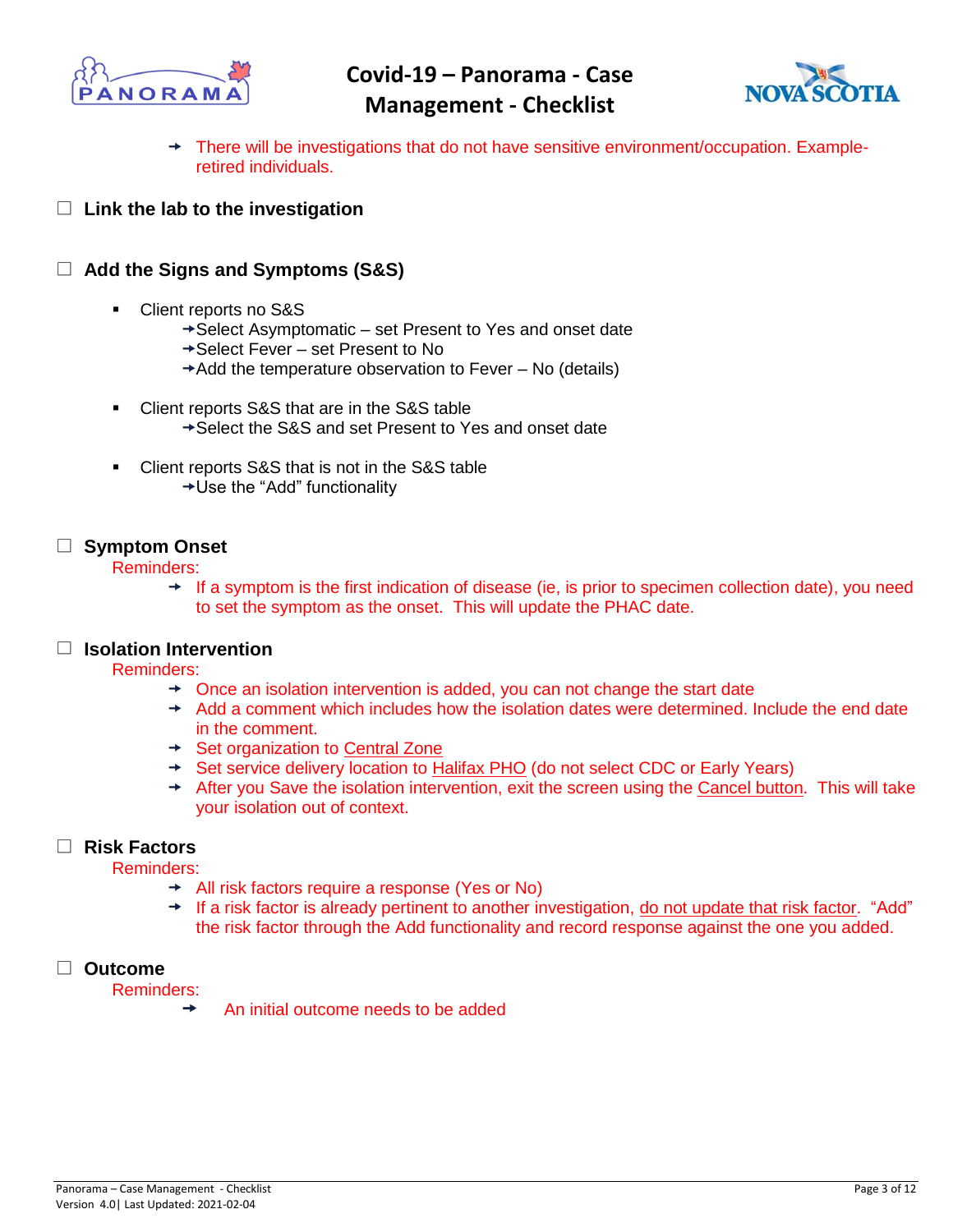



## **Exposures**

Reminders:

- → Complete Contact Form and upload to context documents.
- $\rightarrow$  If you have not completed the additional Exposure Summary training, notify a member of your team who has been trained in Exposure Summary entry that the exposure information is ready to be entered.
- → If you have been trained in Exposure Summary entry, ensure all exposure data has been entered from the contact form. Notify the investigating PHN if any new contact investigations created via the exposure summary.
- $\rightarrow$  Do not enter into Panorama until training for exposures is provided

#### **Upload PHAC form and SBAR communication**

Reminders:

 $\rightarrow$  Ensure that an intervention is not in the context header. If it is, go to Recent Work and click on the investigation and then go back into the Context Document function.

## **Nursing Note**

Reminders:

 $\rightarrow$  Ensure the note date and time reflect the correct date/time that the information was gathered and that note is made with the investigation in context.

## **Covid Alert App**

Reminders:

 $\rightarrow$  Ensure there is a standalone note to reflect IF a One-time key code was provided to client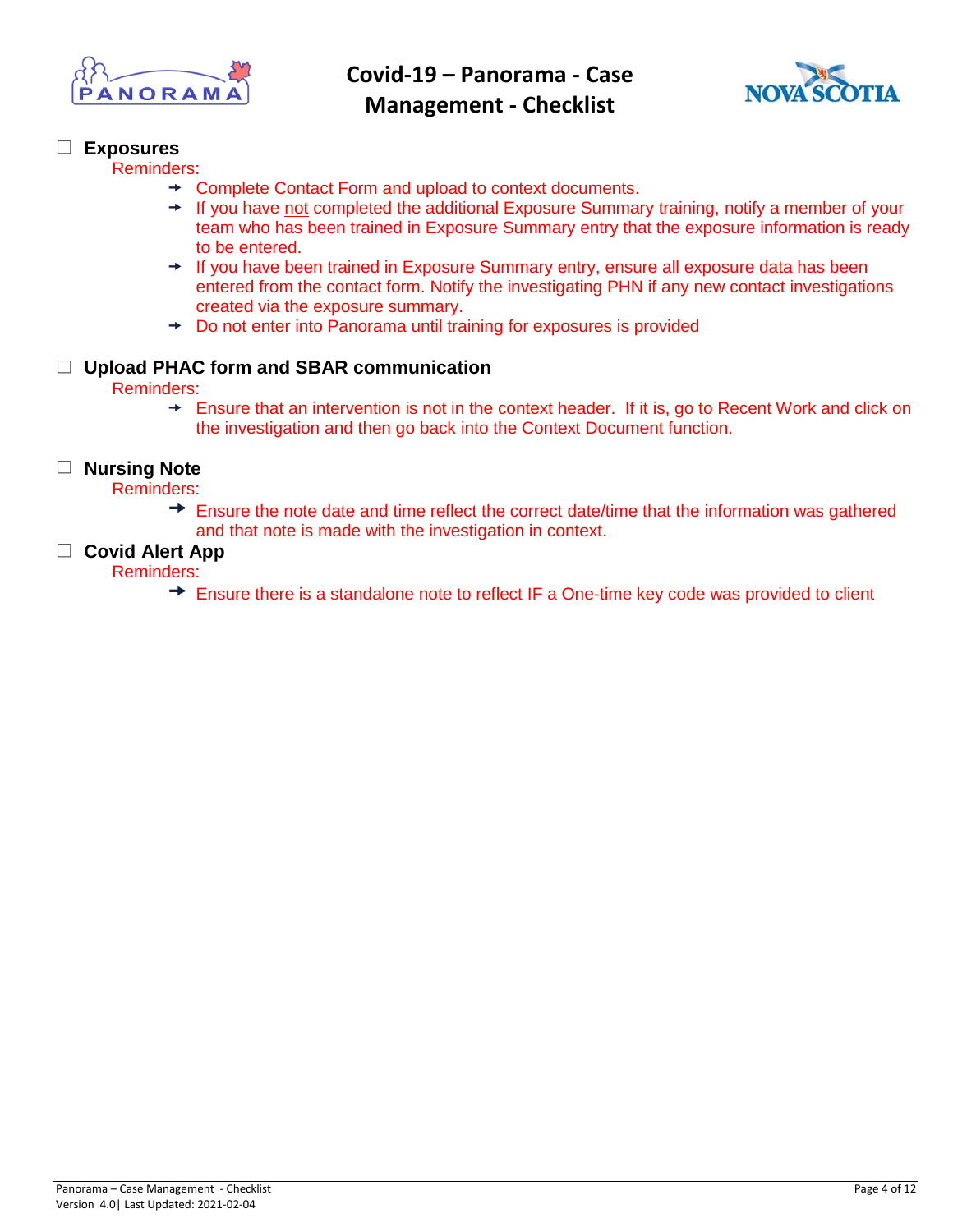



# **Daily Monitoring – Confirmed Case**

## <span id="page-4-0"></span>**Add the Signs and Symptoms (S&S)**

Reminders:

- $\rightarrow$  A fever observation needs to be recorded for every day the client is called, including if the client is not able to provide a temperature reading. Febrile temperature readings are to be recorded within the appropriate Fever "Yes" details, and Afebrile readings (and client unable to provide temperature reading) are to be recorded with the Fever "No" details.
- Investigation has S&S and Daily Monitoring indicates S&S
	- $\rightarrow$  If the S&S reported is already documented without a recovery date, do nothing (means it's still present)
	- $\rightarrow$  Add a recovery date to any S&S already documented that are not being reported by the client the day of the call, including the Fever "Yes" S&S.
	- $\rightarrow$  If the client is reporting S&S that aren't already documented, select the S&S, set to Present-Yes and Onset Date equal to the call date, however,
	- $\rightarrow$  If the S&S is already documented with a recovery date, do not update this S&S, instead add a new S&S (with Present- "Yes" and Onset Date)
	- Add the fever observation to the appropriate Fever-Yes details (for febrile readings) or Fever-No details (for afebrile readings or no temp reading provided)
		- If a Fever "No" is not in the S&S on the investigation and client is reporting afebrile, add a Fever "No" and then add the fever observation temperature under Fever-No details.
- Investigation has S&S and Daily Monitoring does not have S&S
	- $\rightarrow$  Add a recovery date to S&S that do not have a recovery date
	- Add the Fever observation to Fever "No"

## **Outcome**

If the client's outcome has changed, add a new outcome

## **Nursing Note**

- $\rightarrow$  Ensure the note date and time reflect the correct date/time that the information was gathered and that note is made with the investigation in context.
- $\rightarrow$  Ensure the subject is Daily Monitoring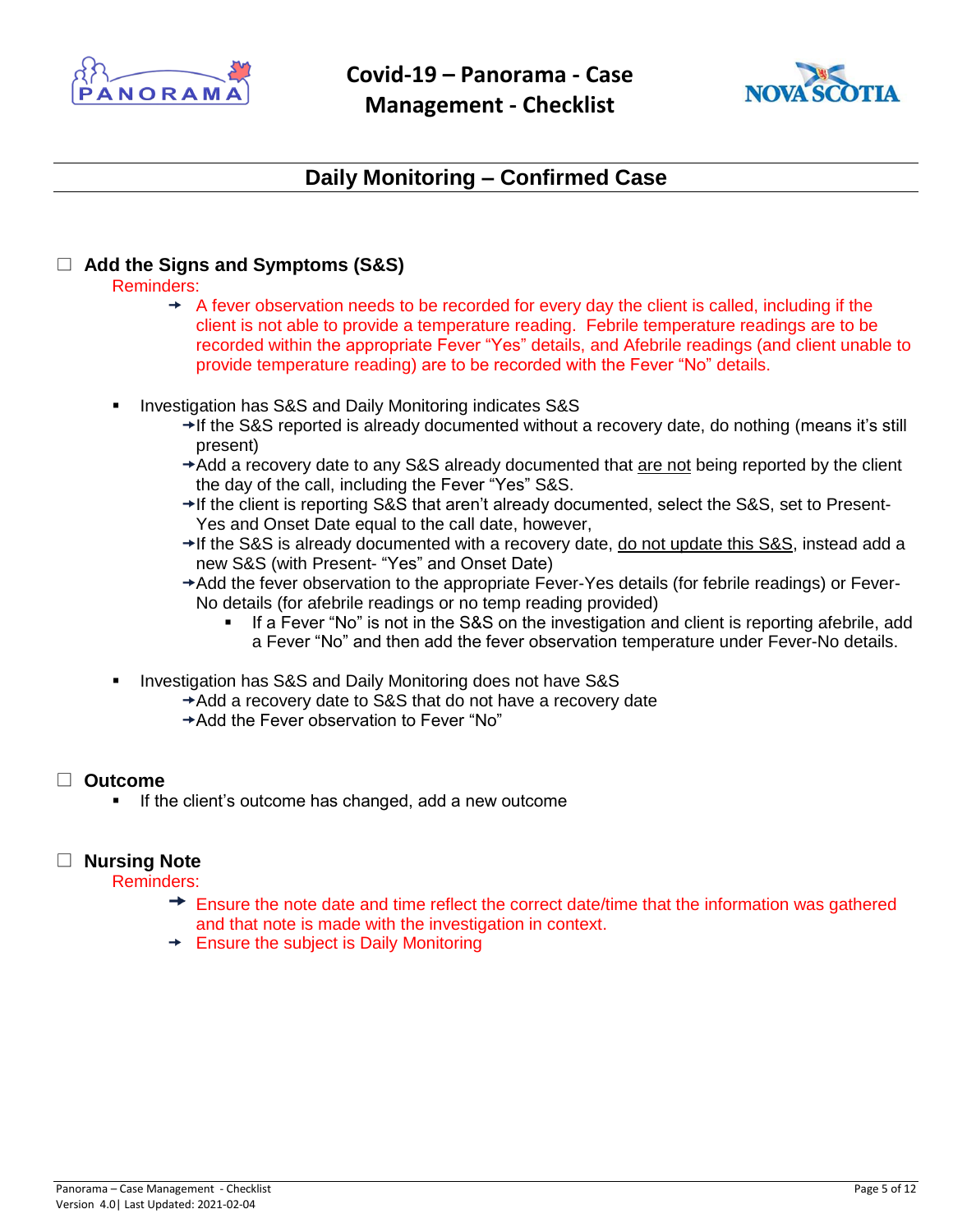



# **Closing a Case Investigation**

## <span id="page-5-0"></span>**Isolation Intervention**

- **Update the disposition to Complete** Reminders:
	- After you Save the isolation intervention, exit the screen using the Cancel button. This will take your isolation out of context.

#### $\Box$ **Outcome**

Add the final outcome. Most time this will be Recovered.

#### **Investigation Disposition**

 Change the investigation disposition to Completed, further action is not required. Reminders:

 $\rightarrow$  Ensure to change the disposition date as it defaults to the last disposition date recorded.

#### **Close Investigation (Status)**

## **Nursing Note**

Reminders:

- $\rightarrow$  Ensure the note date and time reflect the correct date/time that the information was gathered and that note is made with the investigation in context.
- $\rightarrow$  Ensure the subject is Closing Case

## **Upload Recovery Letter**

Reminders:

 $\rightarrow$  Ensure the Encounter is not in context. If it is, go to recent work and click on the investigation hyperlink. Go back to Context Documents.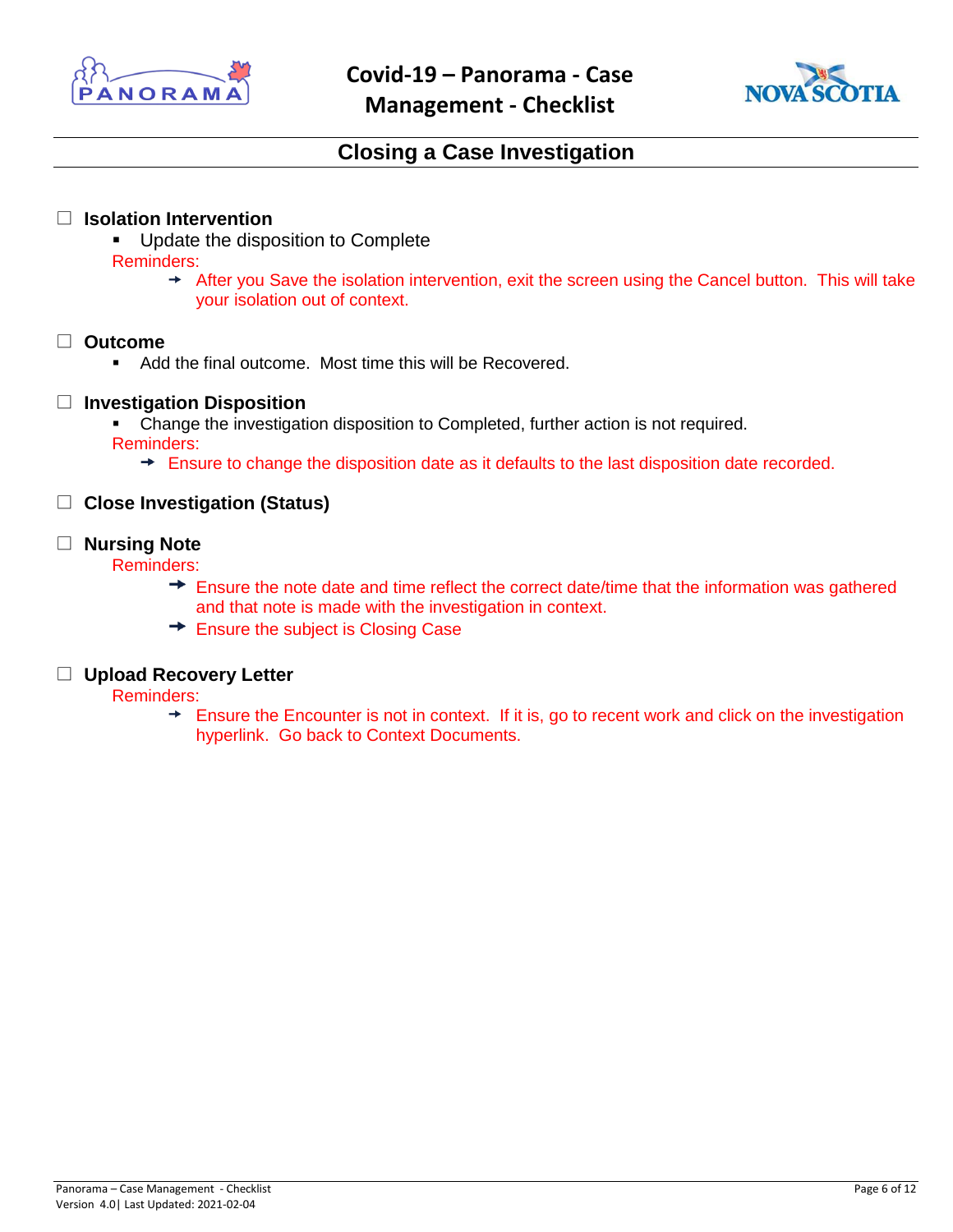



**Management - Checklist**

# **Changing a Contact Case to a Confirmed Case**

## <span id="page-6-0"></span>**Address**

- Verify the client's address
- If the address provided by the client is different than the address in Panorama, add a temporary address to the client.

Reminders:

- $\rightarrow$  Do not update the existing address unless it is the temporary address
- Set the temporary address you added to "Preferred" so that it will show in the client context  $\rightarrow$ header

## **Telephone Number**

- Verify the client's phone number
- If the phone number provided by the client is different than the phone number in Panorama, add a Mobile telephone number to the client.

Reminders:

- $\rightarrow$  Do not update the Primary Home or Workplace phone number
- $\rightarrow$  You can update the Mobile phone number if one already exists
- → Set the Mobile phone number to "Preferred" so that it will show in the client context header

## **Ethnicity**

Reminders:

- $\rightarrow$  If the client does not provide an answer to the question related to their ethnicity, this still needs to be documented in Panorama.
- **Immigration information**
- $\Box$ **Indigenous information**

#### $\Box$ **Update Disease Classification**

Reminders:

Ensure you change the classification date to the date case was confirmed. (Defaults to last classification date).

## **Investigation Information**

- Verify the client's address at time of investigation matches address provided by client. Address must also include postal code.
- If a different address was provided or no postal code recorded, select the appropriate and/or complete address from the drop down menu.

Reminders:

- $\rightarrow$  If the drop down options do not include the correct address with postal code, you will need to update the address in client demographics first.
- Sensitive Environment/occupation section should be updated with the most appropriate option that matches the response on the PHAC from.

Reminders:

 $\rightarrow$  There will be investigations that do not have sensitive environment/occupation. Exampleretired individuals.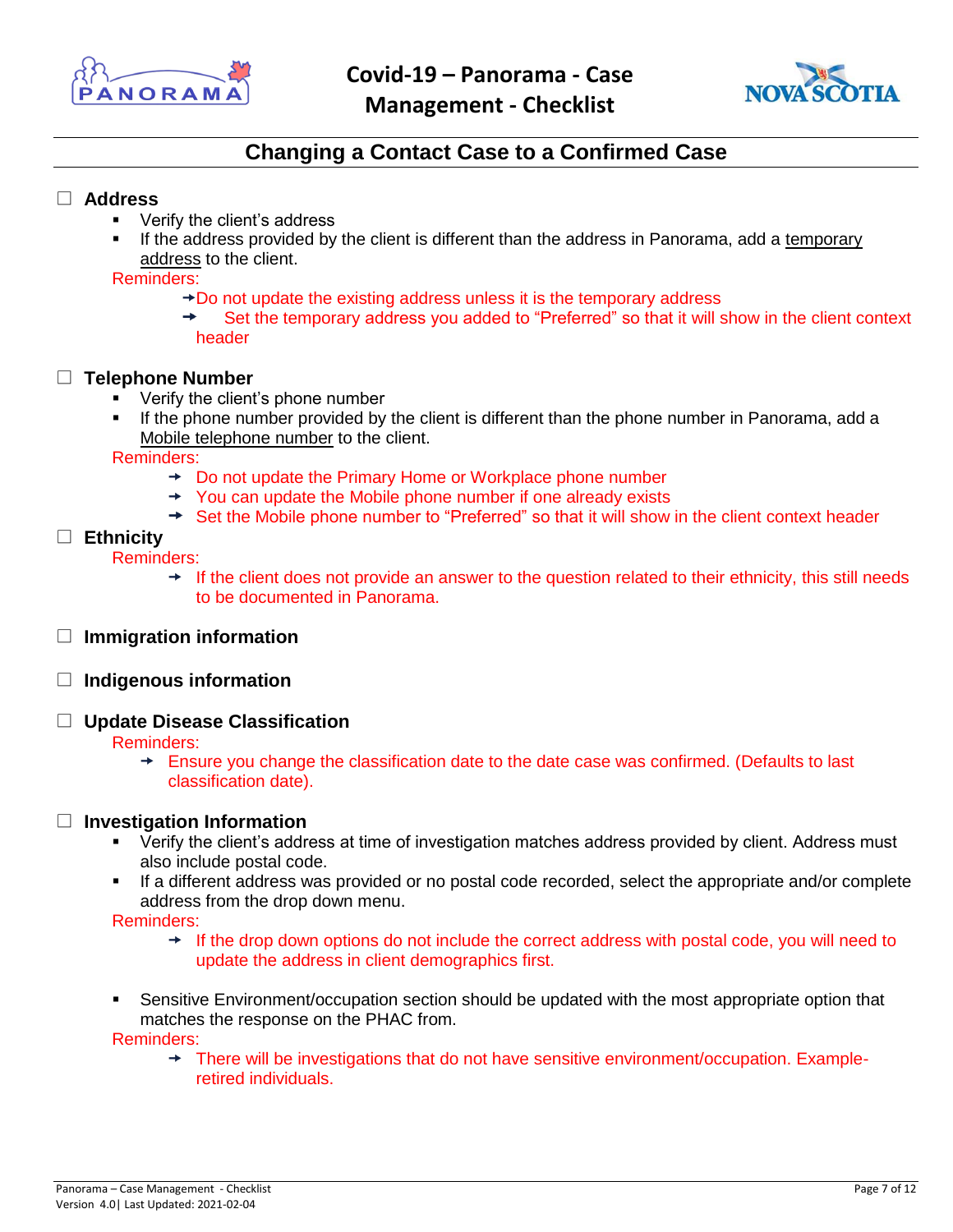



**Link the lab to the investigation**

## **Update the Signs and Symptoms (S&S)**

Reminders:

- $\rightarrow$  Do not change the Present (Yes or No) or the Onset Date on a S&S that is already documented
- → If a S&S has a recovery date documented and client re-presents with S&S, add a new S&S.
- $\rightarrow$  A Fever observation needs to be recorded for every day the client is called, including if the client is not able to provide a temperature reading. Febrile temperature readings are to be recorded with the appropriate Fever -"Yes" details, and Afebrile readings (and client unable to provide temperature reading) with the Fever "No" details.
- Investigation has Asymptomatic "Yes' & Fever "No" and Daily Monitoring Report indicates no S&S  $\rightarrow$  Add the temperature observation to Fever – No
- Investigation has Asymptomatic "Yes' & Fever "No" and Daily Monitoring Report indicates S&S
	- $\rightarrow$  Asymptomatic update, add the recovery date
	- If the client indicated a Fever, add a Fever with Present- "Yes" and Onset Date (do not change the Fever No to Fever Yes).
		- Add the temperature observation reading to the Fever "Yes" details.
	- Select any other S&Ss with Present- "Yes" and Onset Date
	- $\rightarrow$  If a S&S is not in the pre-set list, add through the "Add" functionality at the top of the screen.
- Investigation has S&S and Daily Monitoring indicates S&S
	- $\rightarrow$  If the S&S reported is already documented without a recovery date, do nothing (means it's still present)
	- $\rightarrow$  Add a recovery date to any S&S already documented that are not being reported by the client the day of the call, including the Fever "Yes" S&S if client is afebrile.
	- If the client is reporting S&S that aren't already documented, select S&S with Present- Yes and Onset Date equal to the call date, however,
	- → If the S&S is already documented with a recovery date, do not update this S&S, instead, add a new S&S (with Present- "Yes" and Onset Date)
	- Add the fever observation to the appropriate Fever-Yes details (for febrile readings) or Fever-No details (for afebrile readings or no temp reading provided)
		- If a Fever "No" is not in the S&S on the investigation and client is afebrile, add a Fever "No" and then add the fever observation.
- Investigation has S&S and Daily Monitoring does not have S&S
	- $\rightarrow$  Add a recovery date to S&S that do not have a recovery date
		- Add the Fever observation to Fever "No"

## **Symptom Onset**

Reminders:

 $\rightarrow$  If a symptom is the first indication of disease (ie, is prior to specimen collection date), you need to set the symptom as the onset. This will update the PHAC date.

## **Isolation Intervention**

- $\rightarrow$  Recalculate the isolation end date and update in Panorama. Add comment including new date.
- $\rightarrow$  After you update isolation intervention, exit the screen using the Cancel button. This will take your isolation out of context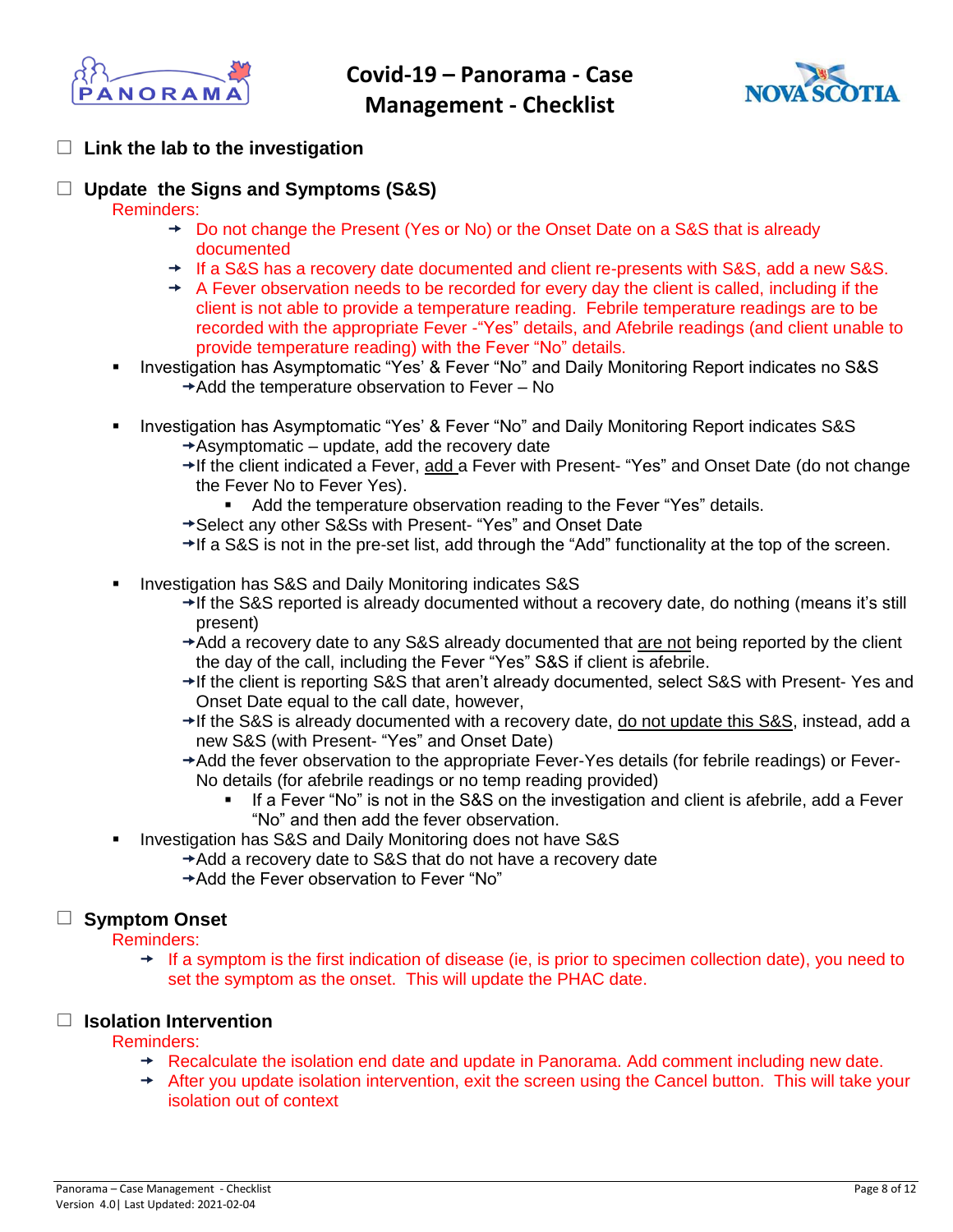



## **Risk Factors**

#### Reminders:

- All risk factors require a response (Yes or No)
- $\rightarrow$  If a risk factor is already pertinent to another investigation, do not update that risk factor. "Add" the risk factor through the add functionality and record response on the one you added.

## **Outcome**

## **Exposures**

Reminders:

- → Complete Contact Form and upload to context documents.
- $\rightarrow$  If you have not completed the additional Exposure Summary training, notify a member of your team who has been trained in Exposure Summary entry that the exposure information is ready to be entered.
- $\rightarrow$  If you have been trained in Exposure Summary entry, ensure all exposure data has been entered from the contact form. Notify the investigating PHN if any new contact investigations created via the exposure summary.
- $\rightarrow$  Do not enter into Panorama until training for exposures is provided

## **Upload PHAC form and SBAR communication**

Reminders:

 $\rightarrow$  Ensure that an intervention is not in the context header. If it is, go to Recent Work and click on the investigation and then go back to the Context Document function.

## **Nursing Note**

Reminders:

 $\rightarrow$  Ensure the note date and time reflect the correct date/time that the information was gathered and that note is made with the investigation in context

## **Covid Alert App**

Reminders:

 $\rightarrow$  Ensure there is a standalone note to reflect IF a One-time key code was provided to client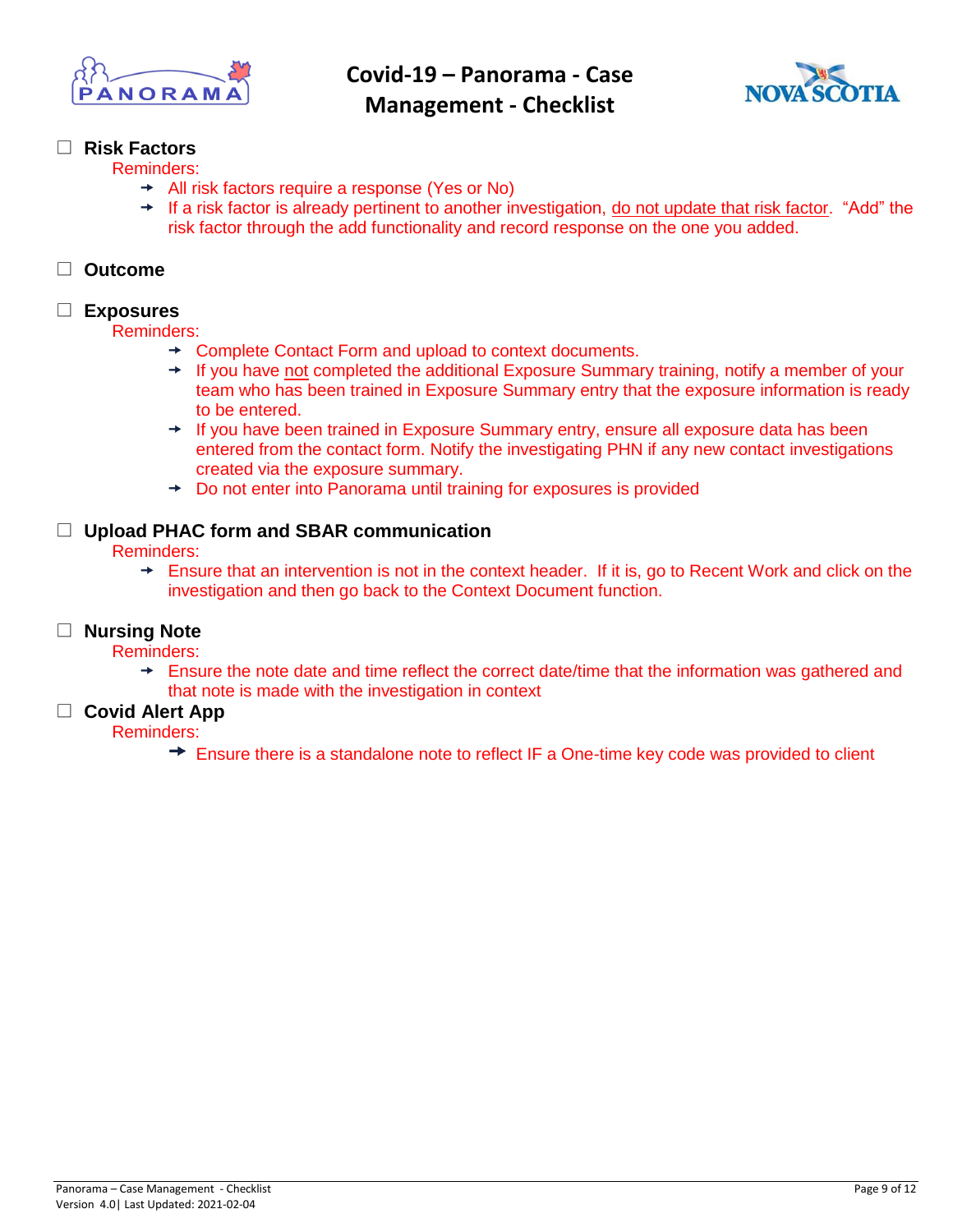



# **First Contact with a Contact Case**

#### <span id="page-9-0"></span>**Add Isolation Intervention**

Reminders:

- $\rightarrow$  Once an isolation intervention is added, you can not change the start date
- $\rightarrow$  Add a comment which includes how the isolation dates were determined. Include the end date in the comment
- **→ Set organization to Central Zone**
- → Set service delivery location to Halifax PHO (do not select CDC or Early Years)
- After you add the isolation intervention, exit the screen using the Cancel button. This will take your isolation out of context.

#### **Add the Signs and Symptoms (S&S)**

- Client reports no S&S
	- $\rightarrow$  Select Asymptomatic set Present to Yes and onset date
	- **→ Select Fever set Present to No**
	- $\rightarrow$  Add the temperature observation to Fever No details
- Client reports S&S that are in the S&S table **→ Select the S&S and set Present to Yes and onset date**
- Client reports S&S that is not in the S&S table
	- Use the "Add" functionality

#### Reminders:

 $\rightarrow$  A fever observation needs to be recorded for every day the client is called, including if the client is not able to provide a temperature reading. Febrile temperature readings are to be recorded within the appropriate Fever "Yes" details, and Afebrile readings (and client unable to provide temperature reading) are to be recorded with the Fever "No" details.

## **Nursing Note**

- $\rightarrow$  Ensure the note date and time reflect the correct date/time that the information was gathered and that note is made with the investigation in context.
- $\rightarrow$  Ensure the subject is Daily Monitoring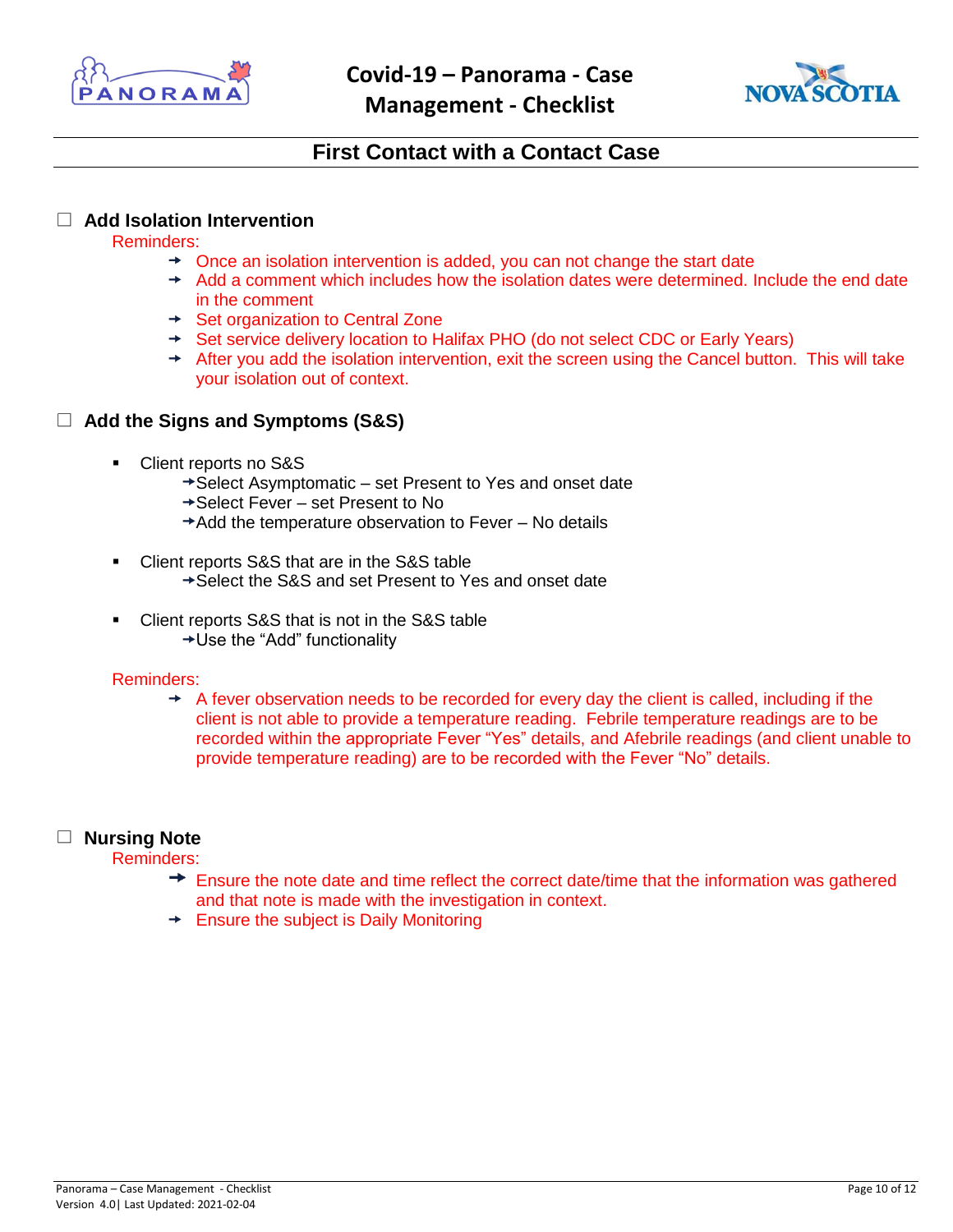



# **Daily Monitoring – Contact Case**

## <span id="page-10-0"></span>**Add the Signs and Symptoms (S&S)**

observation

## Reminders:

- $\rightarrow$  A fever observation needs to be recorded for every day the client is called, including if the client is not able to provide a temperature reading. Febrile temperature readings are to be recorded within the appropriate Fever "Yes" details, and Afebrile readings (and client unable to provide temperature reading) are to be recorded with the Fever "No" details.
- Investigation has S&S and Daily Monitoring indicates S&S
	- $\rightarrow$  If the S&S reported is already documented without a recovery date, do nothing (means it's still present)
	- Add a recovery date to any S&S already documented that are not being reported by the client the day of the call, including Fever "Yes" S&S.
	- → If the client is reporting S&S that aren't already documented, select Present- Yes and Onset Date equal to the call date, however,
	- → If the S&S is already documented with a recovery date, do not update this S&S, instead add a new S&S (with Present- "Yes" and Onset Date)
	- Add the fever observation to the appropriate Fever-Yes details (for febrile readings) or Fever-No details (for afebrile readings) If a Fever "No" is not in the S&S on the investigation, add a Fever "No" and then add the fever
- Investigation has S&S and Daily Monitoring does not have S&S
	- $\rightarrow$  Add a recovery date to S&S that do not have a recovery date
	- Add the Fever observation to Fever "No"

## **Nursing Note**

- $\rightarrow$  Ensure the note date and time reflect the correct date/time that the information was gathered and that note is made with the investigation in context.
- $\rightarrow$  Ensure the subject is Daily Monitoring